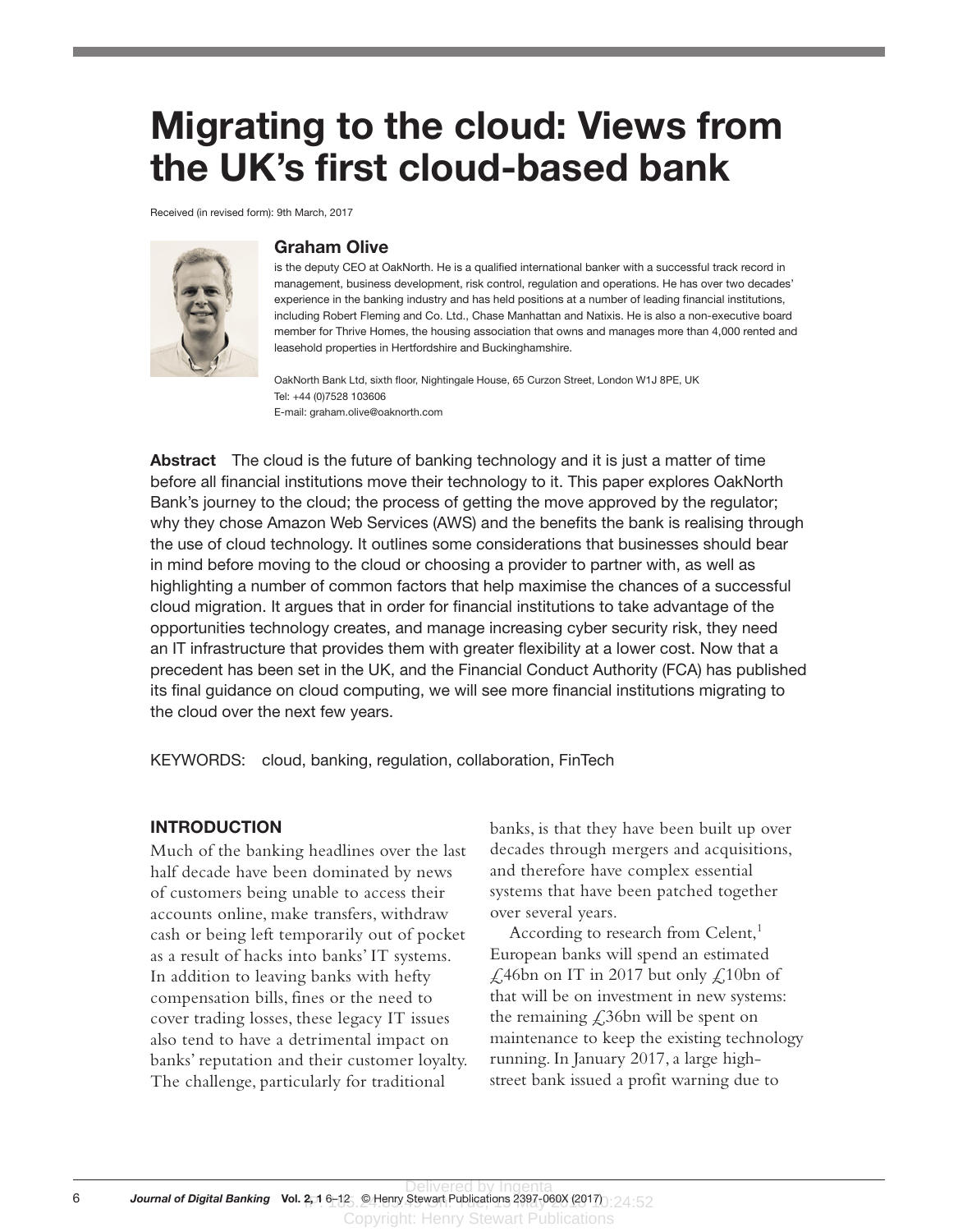'mounting IT costs'. Legacy IT is one of the reasons more and more financial institutions have been looking to the cloud — globally, 86 per cent of companies are spending at least part of their IT budgets on cloud services.<sup>2</sup>

In May 2016, OakNorth became the UK's first bank to fully operate its core systems in the cloud. The initiative was described by the media, industry experts and other important stakeholders as a 'landmark move' for the industry<sup>3</sup> and came after months of working with Amazon Web Services (AWS) and the regulator to drive the development forward.

## THE RATIONALE

In addition to wanting to avoid the time-consuming and costly disruptions mentioned earlier, there were a number of other reasons why we wanted to move to the cloud:

- • **Flexibility:** When a bank buys its own infrastructure, it is forced to decide what it wants upfront and then it is stuck with it. With the cloud, however, banks can be a lot more flexible and change settings as they go along. As a new bank, we wanted the freedom to experiment and continuously evolve our offering in line with customer needs and expectations, so the ability to do trial and error, test and experiment is a huge benefit. Added to this, we are able to take advantage of the latest updates in technology at the click of a button without waiting to depreciate existing investments.
- • **Speed to market:** Being on the cloud means we are able to make changes to our systems much more quickly than most banks — often in days rather than weeks.
- • **Adaptability:** The cloud can handle rapidly increasing workloads — it does not matter if OakNorth on-boards 10

or 10,000 customers, the AWS cloud eliminates the need to try and approximate our infrastructure capacity needs. We can access as much or as little resource as we need, and scale up and down as required within a few minutes.

- • **Security:** It is now possible to be more secure in the cloud than on-premises. AWS invests a huge amount in security and has achieved a number of internationally recognised certifications and accreditations, demonstrating compliance with third-party assurance frameworks, such as ISO 27001, ISO 27017 (cloud security), ISO 27018 (privacy), in addition to AWS PCI and SOC 1, 2 and 3 certifications. This enables us as a bank to build secure applications for our customers.
- • **Focus:** Using AWS enables us to invest our time, money and energy into those areas that are of greatest benefit to the business — through the time and money saved as well as the fine-grained cost transparency of our use of the underlying services.
- • **Cost:** Being on the cloud also dramatically reduces our expenditure on hardware, software and related manpower as it makes it much easier for us to instantly deploy the latest updates to our IT infrastructure.

In 2015, the Cloud Security Alliance conducted research<sup>4</sup> into banks' perceived benefits of moving to the cloud (Figure 1). Flexible infrastructure capacity was cited by over two-thirds (68 per cent) of banks, while reduced time for provisioning was cited by 63 per cent. Interestingly, only a fifth (19 per cent) of respondents would move to the cloud because they think it offers better security. This was an important reason for us — AWS has dozens of data centres across the globe, which are continuously monitored and strictly maintained.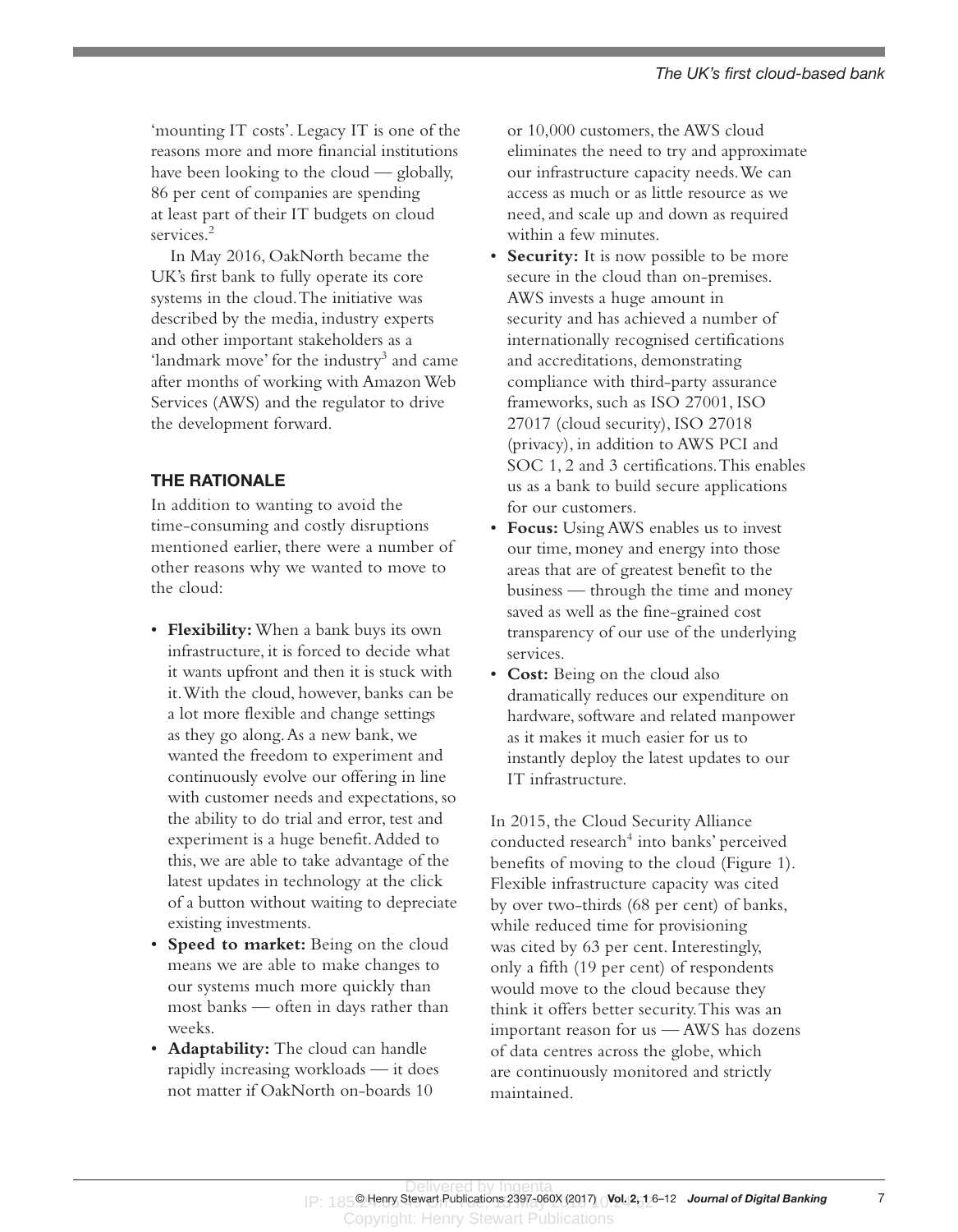

Figure 1: Financial services institutions' primary reason for adopting cloud computing

### THE PROCESS

To properly meet the needs of entrepreneurial growth businesses in the UK, we knew that we needed a radically different approach to customer service than what was available from traditional banks. This meant merging the best practices of commercial and retail banking with the technical flexibility and dexterity of an online digital disruptor — we chose Mambu. Like us, Mambu was a start-up, which meant they could be fast and flexible, working with us as we built our technology stack. The platform was developed for cloud, which was helpful as we knew that was where we eventually wanted to be.

When we obtained our licence in March 2015, we wanted to launch on the cloud, but there was no regulatory policy in place so we were unable to launch on the cloud. When we launched six months later, we did so with Mambu (knowing that it was a system that could be easily migrated), and picked up conversations with the regulator again. Over the next six months, with the help of AWS, we worked with the Financial Conduct Authority (FCA) on policy items around data protection, access to data, security and business continuity. As illustrated in Figure 2, these are all areas of concern that are delaying other banks from moving to the cloud.<sup>5</sup>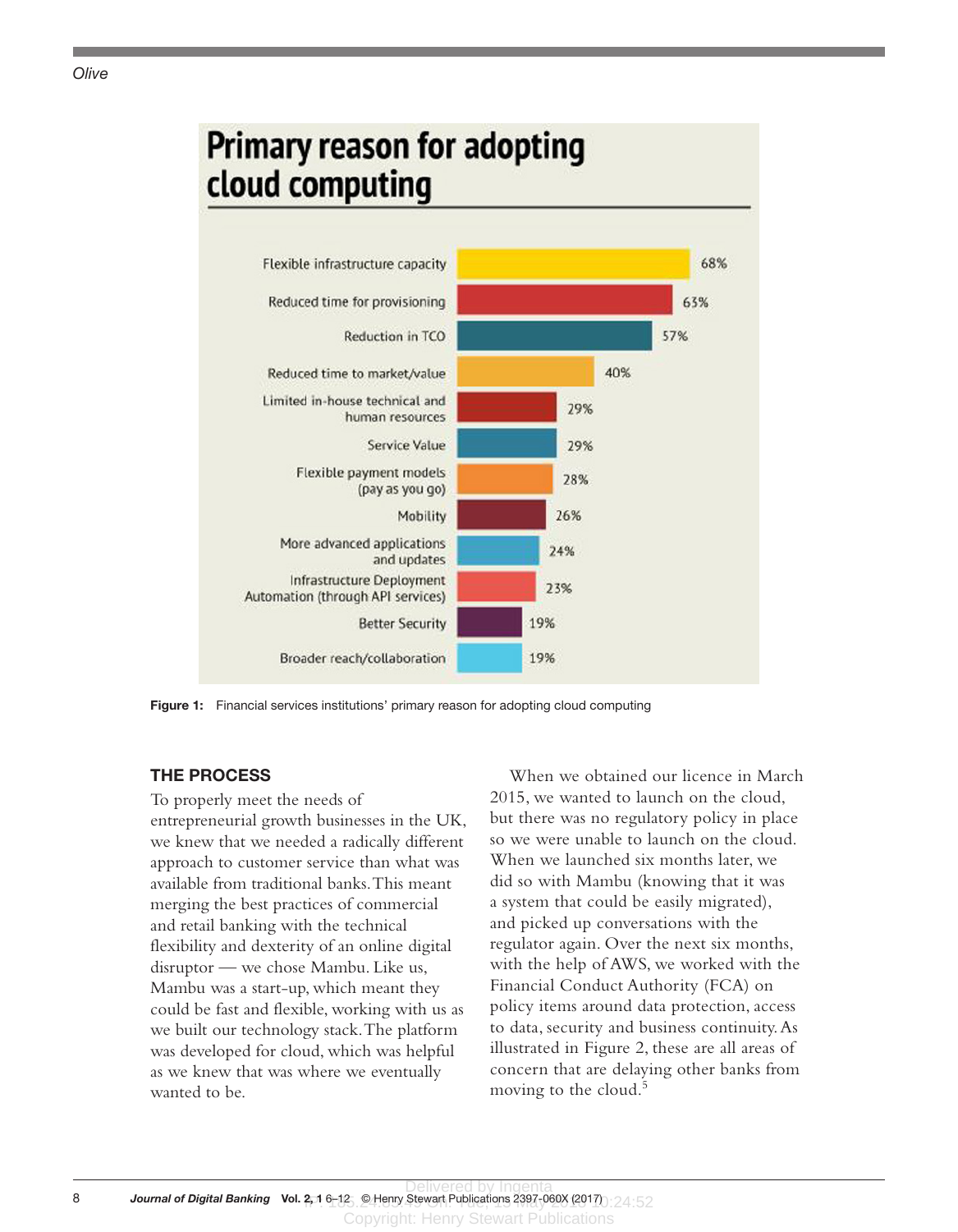

Figure 2: Top challenges holding back businesses' cloud projects

Perhaps unsurprisingly, concerns around data security are the primary reason for many providers delaying moves to the cloud. Financial services companies are constantly under attack from hackers trying to steal sensitive data. According to research report,<sup>6</sup> 'IT professionals see the top security issues facing their organisations as malware (63 per cent), advanced persistent threats (53 per cent), compromised accounts (43 per cent), and insider threats (42 per cent)'. In January 2017, a big four bank's digital services were impacted for more than 48 hours after a cyber attack from an international criminal gang flooded the bank's website with traffic in an attempt to disable it.<sup>7</sup> While no customers incurred a financial loss, many were temporarily unable to view their balance or make transfers. The attack came just months after the highly publicised cyber attack of another bank, which resulted in the provider having to pay out  $\angle 2.5m$  in compensation to 9,000 customers who had their money stolen.<sup>8</sup>

From a technology perspective, the FCA paved the way for the UK's banks, insurers and other financial services companies to take advantage of cloud computing when it published its proposed guidance on outsourcing to the cloud and other

third-party IT services in November 2015. Two months after we moved to the cloud, it published its finalised guidance and we provided a real-life example of how an FCAregulated entity could operate in the cloud.

The finalised guidance noted that use of the cloud can provide businesses with increased flexibility, which in turn can lead to more innovation and ultimately benefit the business, its clients and the wider market. It cautioned that with these benefits comes the need to identify and manage the operational risks involved, in particular those around data security. This is because customers will ultimately have less control over where their data is stored — for example it could be in multiple servers around the globe rather than in one physical entity. The guidance therefore outlines a number of areas that firms need to consider as part of their cloud outsourcing or migration process. These include: a clear business case for the decision; risk assessments that identify relevant risks and identify steps to mitigate them; and clarity on the service being provided and where responsibility and accountability between the firm and its service provider(s) lie(s).

The FCA was not the first regulator to give cloud banking the go ahead however — the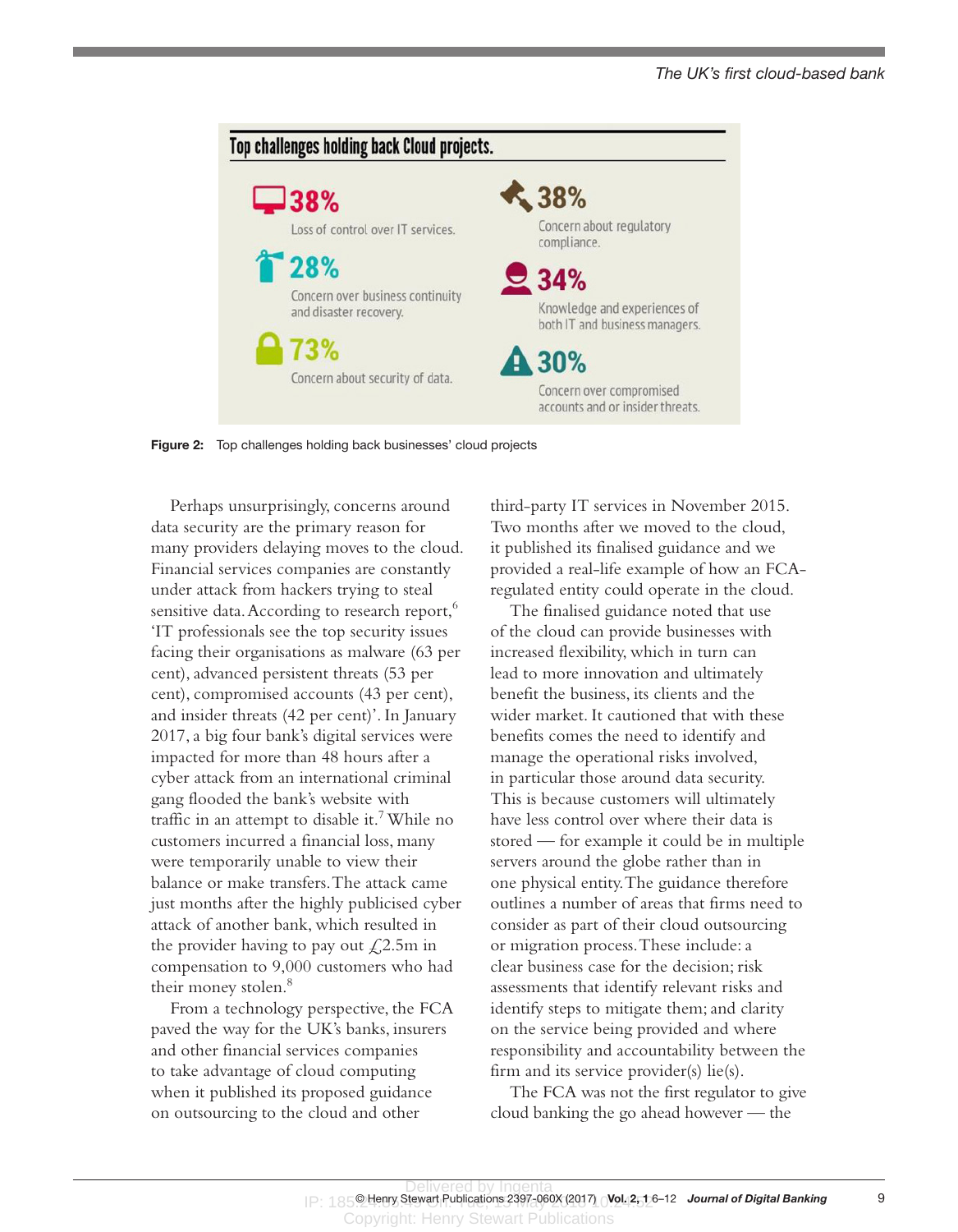# Dutch banking watchdog, *De Nederlandsche Bank* (DNB), approved the use of AWS several years ago,<sup>9</sup> and in the US, cloud banking

guidance was published in 2012.

## WHY WE CHOSE AWS

We chose AWS as our cloud provider for a number of reasons. When we compared AWS to other cloud providers, they were the only ones able to meet all of our requirements for operational performance and security. This meant AWS was the only option on which we could meet FCA regulatory demands.

In addition, the breadth and depth of AWS' services and their pace of innovation enables us to deliver new services more quickly to customers and take advantage of the latest and greatest technologies as they become available. We are also able to benefit from state-of-the-art infosec at a cost our scale would not otherwise warrant. As a bank, security is our top priority, so this was essential.

Working with a large, international provider like AWS would also give us a geographical scope of servers that we would be unable to replicate on our own (eg servers in Singapore and later in India for our team there, and servers in Ireland for our team in the UK). As mentioned earlier, we were attracted by AWS' cost structure, which gives us the flexibility to scale at our own pace: we pay for the products and services we are using right now, rather than paying for things we think we will need in the future. This is very important because as a new bank, we are consistently reviewing and developing our offering, bringing new products to market and trying to appeal to a broader customer base. In the last quarter of 2016 for example, we launched four and five-year fixed rate bond accounts, as well as easy access accounts, so having the flexibility to scale up and down at a speed has been hugely beneficial. Finally, we simply found that AWS offered the best customer service out of the providers we liaised with.

#### THE OUTCOME

So far, the experience of moving to the cloud has been very positive; on the retail side, we have raised over  $\text{\textsterling}280m$  from more than 7,000 retail investors, and we have been able to launch several new products without any issues. On the lending side, our loan book has grown to  $\text{\textsterling}370m$ , with almost all of our clients commenting on how quick and efficient our processes are.

In addition, in August 2016, we broke even and began making profit achieving this in less than a year after launching. This is a significant achievement for any business to accomplish within a year, but particularly so here given that banks traditionally carry high overheads. Our ability to do this was largely driven by our technology cost savings and I am in no doubt that had we delayed our move to the cloud, we would not have moved into the black as soon as we did.

The most exciting benefit that has come out of our move to the AWS Cloud so far, however, is what it has empowered and unleashed in the IT team. They are able to benefit from creative freedom at a low cost because the cost of projects not progressing has been significantly reduced. The team can now test and experiment with new products and services and if it does not work, they can just turn it off and there are no assets costing money, or any risk that the usability or security of our platform will be jeopardised.

### OUR ADVICE TO OTHERS

Due to the nature of cloud computing, traditional supplier engagement models can be misaligned with a cloud service provider and it can sometimes be a struggle to figure out how to interact or follow existing processes. Having gone through this process ourselves, we think it is important to pick a provider that uses simple contract structures that are easy to understand and update. It is also essential to carry out appropriate due diligence on all providers you are considering. This includes looking into: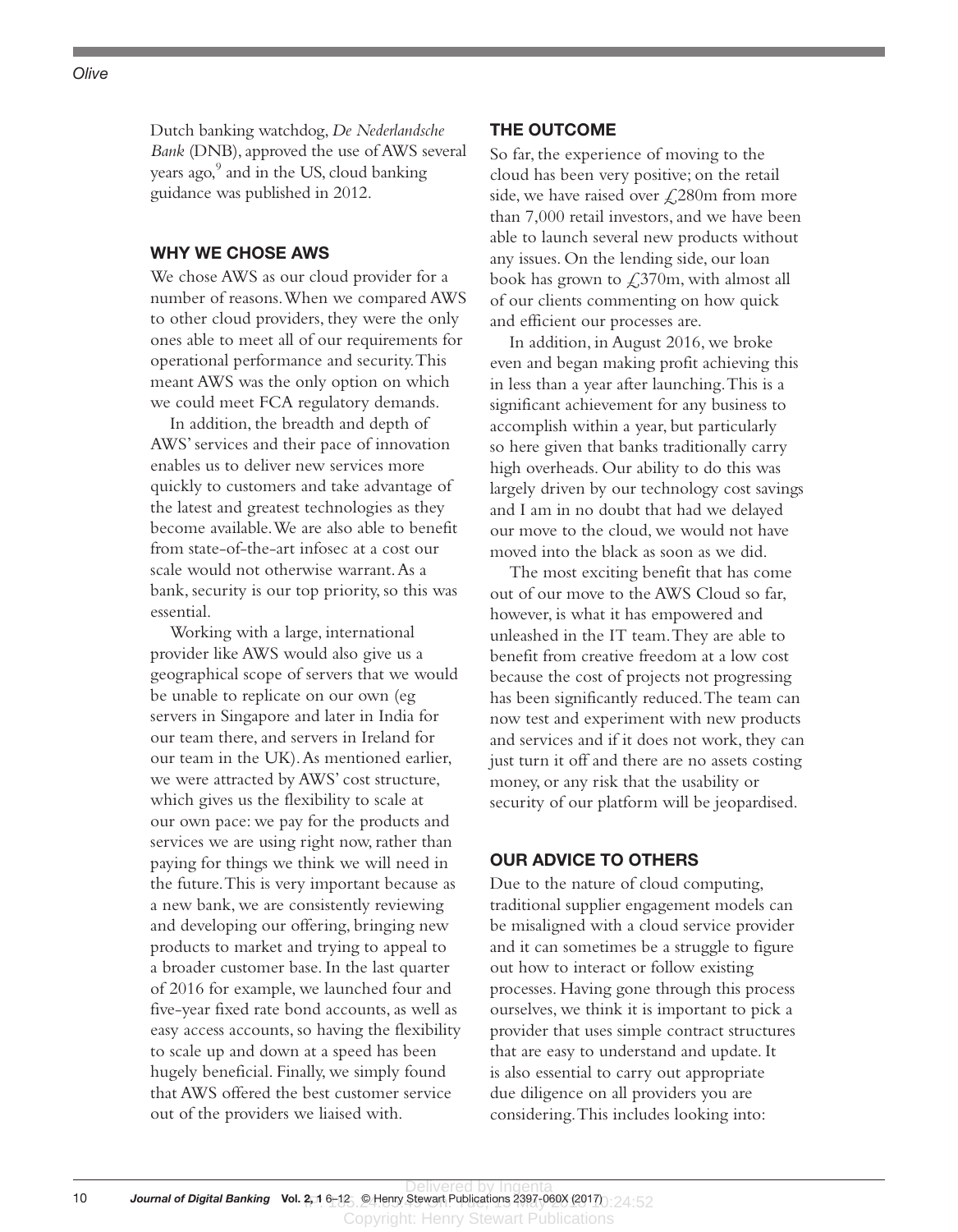location of services, service performance and usability, existing customers (references), data location, processing, portability and recovery, security, business continuity and reputation. In this regard, we found AWS met all our requirements.

Having a clear understanding as to which party will be responsible for data privacy obligations, including data security, is essential. Typically, providers tend to be more willing to take on responsibility for network integrity, while trying to avoid taking ownership for the security of the data itself. In recent years, data protection laws have increased significantly so cloud service providers have been improving their privacy offerings.

Finally, if you are a regulated entity like we are, you will need to take account of relevant regulatory guidance — in the UK, this is the FCA's final guidance published in July 2016.

### SOME COMMON SUCCESS FACTORS

Stephen Orban, Head of Enterprise Strategy at AWS, outlined several factors for the successful adoption of cloud computing in a blog he wrote for the company in  $2015.^{10}$ AWS has kindly agreed to let us use the blog's content for this paper as follows:

- • **Executive Support:** Top-down support is essential for creating meaningful change whether that change be technical or cultural. It means providing clarity of purpose, and aligning business and technical objectives on desired outcomes. *At OakNorth, we had the full support of the board and the move to the cloud was led by our Chief Operations Officer, Francesca Gandolfo.*
- • **Educate Staff:** People tend to be afraid of what they do not know. When they are afraid, they are more likely to cling to what they are comfortable with. In some cases, this can create roadblocks in your journey. Equipping your staff with new

skills is a great way to mitigate their fears. Acquiring new talent with the appropriate skills is great, but this method is unlikely to scale on its own. Giving those with institutional knowledge an opportunity to learn and participate will accelerate your journey. You have to get these people to accept change and not fear the worst.

- • **Create a Culture of Experimentation:**  The cost of experimenting in the cloud pales in comparison to that of on-premises environments. There are little to no upfront costs in the cloud, and no commitments to weigh you down if something does not work out. Some enterprises will start with a single project in a single part of IT; others will tackle many projects at once. Whatever strategy suits your organisation, make sure to celebrate successes and institutionalise what you learn from failures. Coupled with the right executive support, you have an opportunity to create an ongoing culture of experimentation.
- • **Create a Centre of Excellence:** With the cloud taking away much of the heavy lifting associated with traditional infrastructure, and being heavily driven by code and automation, the line between operations and development teams is blurring. Moving to the cloud creates an opportunity for organisations to rethink these boundaries and the protocols between them. Most organisations that have moved swiftly through their cloud journey have created a Cloud Centre of Excellence to institutionalise best practices, governance and automation throughout the organisation.
- **Do not rush it:** When migrating to the cloud, it is important to start small, moving over less critical applications such as CRM before going on to essential business applications. *At OakNorth, we started off by moving our ancillary services and once we were happy and confident with the transition, we moved our essential systems over too.*